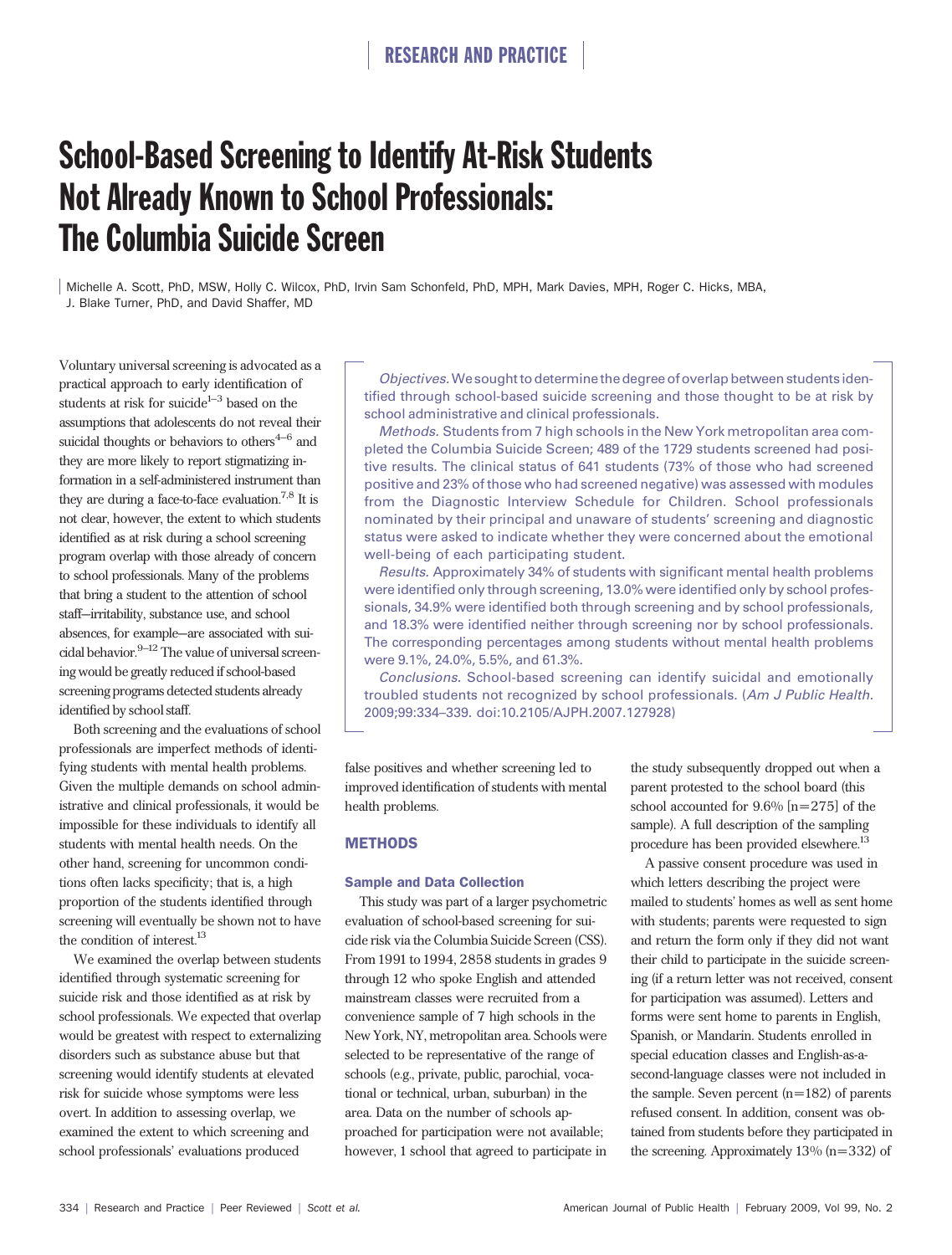# RESEARCH AND PRACTICE

students whose parents had consented declined to participate; 340 (13.2%) students were absent during the screening.

Ultimately,1729 students (67% participation rate) completed the CSS.13 The screened sample was 57% female, with a mean age of 15.4 years (SD=1.4; range=11-19); 56% of the students were White, 18% were African American, 13% were Hispanic, and 13% were members of other racial/ethnic groups. Participants were approximately evenly divided among the 4 high school grades.

The CSS was administered during regular class time in English only. Research staff members were available to answer any questions students had during the screening. Students were classified as having screened positive when they reported any 1 of the following: (1) recent suicidal ideation (in the preceding 3 months), (2) history of a suicide attempt, (3) 3 or more emotion-related impairments (e.g., sadness, social withdrawal, anxiety, irritability, substance use) that they believed had been ''bad'' or ''very bad'' problems in the preceding 3 months, or (4) requests for help in any of the areas just listed.

Within 1 to 14 days of screening,  $73\%$  $(n=356)$  of the students with positive screening results (participation was incomplete as a result of absenteeism and school time constraints) and 23% of those with negative results (n=285) completed the mood, anxiety, and substance use modules of the Diagnostic Interview Schedule for Children, version 2.3 (DISC  $2.3$ ).<sup>14</sup> The students with negative results were frequency matched to the students with positive results on the basis of gender, ethnicity, and grade.

Concurrent with the CSS screenings, principals (unaware of students' screening results) were asked to identify the clinical and administrative staff members within their schools most likely to be aware of students' emotional and behavioral problems. Principals had been in their positions for an average of 7.4 years (range= 2–15 years), suggesting that they would have been aware of reasonably good informants. The clinical staff members identified included psychologists, social workers, guidance counselors, nurses, resource room or special education coordinators, and specialty counselors (e.g., mental health and alcohol and drug counselors); administrative staff

included deans, principals, and vice principals. Because our focus was on maintaining student confidentiality, teachers were not eligible for selection as informants.

Within 1 month of the screenings and diagnostic assessments, the school professionals identified by principals were mailed a letter and questionnaire that included the names of all students in their school who had completed the CSS; no information regarding students' screening or diagnostic status was made available to them. They were asked the following questions: (1) Are you currently concerned about this student's emotional status? (2) Do you have plans to see this student again? and (3) Have you referred or do you plan to refer this student to an outside agency? Possible responses for each question were ''yes/definitely,'' ''possibly/somewhat,'' and ''no/definitely not.'' Both ''yes/definitely'' and ''possibly/somewhat'' were considered positive responses.

An average of  $3.66$  (SD= $1.29$ ; range= $2-6$ ) staff members per school served as informants. The student-to-informant ratio ranged from 110:1 in small public or private schools to 483:1 at the largest school included in the study. Although some schools had fewer overall informants than did others, each school had at least 1 administrative and 1 clinical informant, thus allowing for students to be identified by at least 2 different sources. Results (available on request) suggested that schools with fewer informants identified fewer students as a concern in terms of their emotional status than did schools with more informants; in addition, with the exception of students who had substance use problems, there was little overlap (less than 10%) between administrative and clinical school professionals in their identification of students with mental health problems.

Data on participation rates among informants were not collected. Also, informant demographic and employment details (e.g., gender, ethnicity, time in current position) were not collected so as to reduce the burden of the assessment, maintain informants' confidentiality, and eliminate the possibility of informants being criticized for failing to notice a student with mental health problems.

#### Measures

As mentioned, the CSS, an 11-item self-report questionnaire embedded within a health survey, measures suicidal ideation in the preceding 3 months (yes or no), history of suicide attempts (yes or no), and problems associated with feeling unhappy or sad, irritable, anxious, or socially withdrawn and with using alcohol or drugs in the preceding 3 months (assessed on a Likert scale ranging from none to very bad). Four questions focusing on relationships (with family and friends) and familial depression and substance use are also measured on the CSS but were not included in our analyses. Follow-up questions (e.g., regarding the student's desire to speak to a mental health professional or his or her treatment history) were asked each time a student responded yes to an item or rated a Likert-scale item "bad" or "very bad."

The Flesch–Kincaid grade-level score (in which the comprehension difficulty of a reading passage is converted into academic English grade equivalents through a count of the number of syllables in each word and the number of words in each sentence of the passage) indicates that the CSS has a reading level of 3.4. Depending on the scoring algorithm chosen, the sensitivity of the CSS in predicting high levels of suicide risk among high school students ranges from 0.75 to 1.00, and its specificity ranges from 0.83 to 0.72 (M.A.S., H.C.W., Y. Huo, J.B.T., P. Fisher, and D.S., unpublished data,  $2008$ <sup>13</sup>; the corresponding sensitivity and specificity levels are 0.79 and 0.47 in predicting attempts among young adults.15

The DISC 2.3 Youth Informant version is a structured instrument administered by lay interviewers. It has satisfactory psychometric properties among children aged 6 to 17 years.14,16,17 The DISC 2.3 was used to ascertain, according to criteria of the Diagnostic and Statistical Manual of Mental Disorders, Revised Third Edition  $(DSM-III-R)$ <sup>18</sup>, the presence of probable mood (major depression or dysthymia, including suicidal ideation and a suicide attempt in the preceding 6 months along with history of a suicide attempt), anxiety (including generalized anxiety disorder, panic disorder, agoraphobia, and social phobia), and substance use (including alcohol, marijuana, and other substances) disorders with impairment in the preceding 6 months.18

#### Statistical Analysis

We conducted 3 sets of analyses. In the first analysis, we used  $\kappa$  statistics to examine the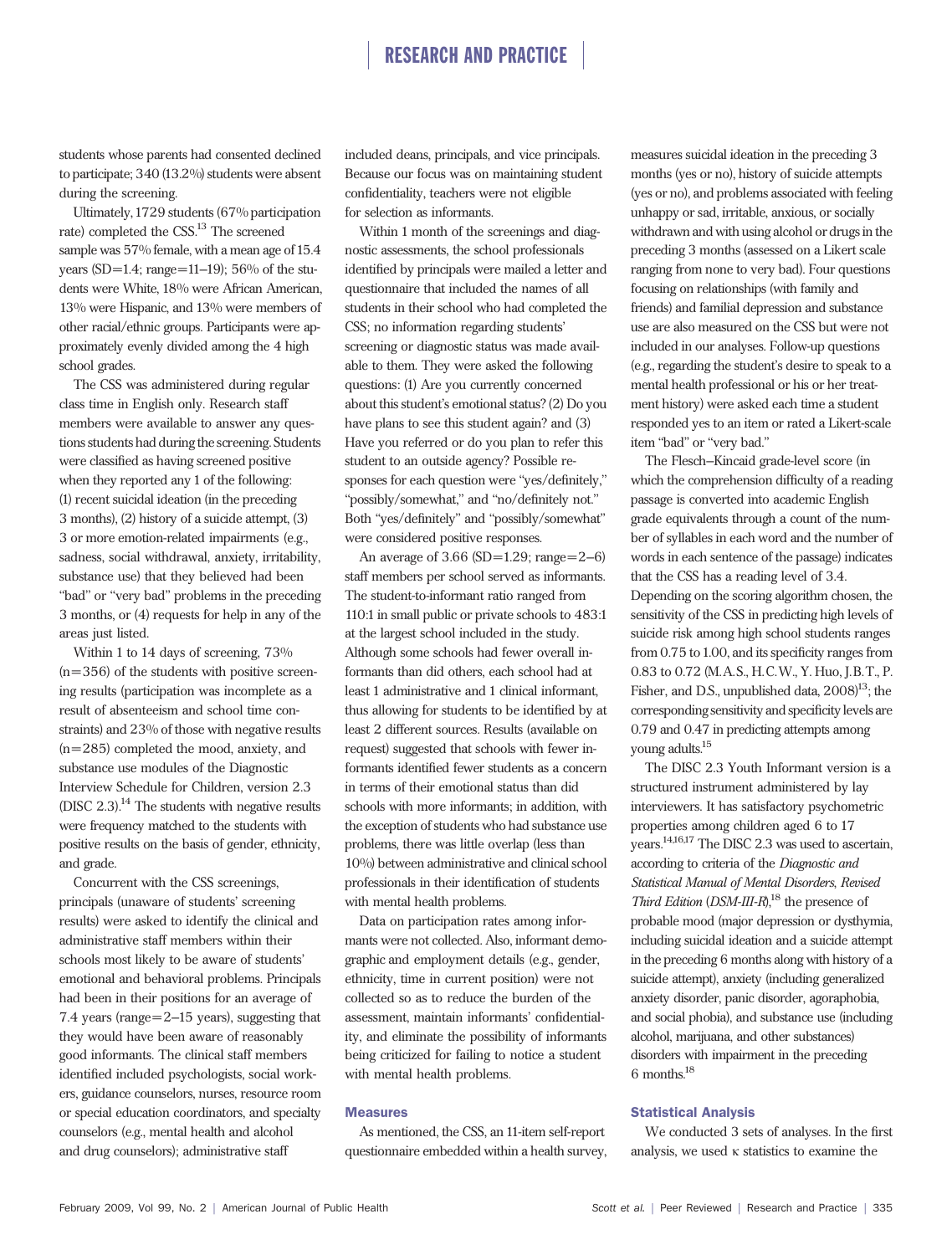extent of overlap between students identified during school-based screening and students identified by at least 1 school professional.

In the second analysis, we compared students identified through the screening and by school professionals in terms of the presence of DSM-III-R DISC 2.3 diagnoses. The comparison was made with respect to 2 standards. The first was unnecessary burden (defined as 1 minus the positive predictive value)—that is, the proportion of students who were identified as at risk through screening or by school professionals but did not report recent suicidal ideation or a previous attempt and did not meet criteria for an emotional or substance use disorder.

The second standard was false positives (defined as 1 minus specificity), that is, the proportion of students who did not report ideation or a previous lifetime attempt or meet criteria for an emotional or substance use disorder but were identified as at risk via screening or by school professionals. The 2 proportions differed in their denominators; the denominator for unnecessary burden was the overall number of students identified through screening or by school professionals, and the denominator for false positives was the number of students who did not report suicidal ideation or a suicide attempt or did not have a DISC 2.3–assessed disorder.

In the third set of analyses, we examined the extent to which school professionals and screening complemented each other. We calculated and compared the proportions of students with DSM-III-R DISC 2.3 diagnoses (1) identified neither by school staff nor through screening, (2) identified both by school staff and through screening, (3) identified by school staff only, and (4) identified through screening only. Analyses that included DISC 2.3 diagnostic data were weighted to reflect the proportion of male and female students with positive screening results in each school in the original sample of 1729 screened students. Analyses that did not include diagnostic data (i.e., the analyses involving  $\kappa$  values) were not weighted. Analyses adjusting for school-level influences (including student-to-informant ratios) and demographic variables were conducted; these adjustments did not affect the results, and thus school and demographic variables were dropped from subsequent analyses.

# RESULTS

# Overlap Between Screening and School **Professionals**

Table 1 presents a cross tabulation of the screening results according to whether school personnel identified a student as potentially having a mental health problem. There was minimal overlap between school professionals and screening in identification of students as at risk for suicide ( $\kappa$ =0.206; SD=0.023; P< .001). Forty-one percent of students who screened positive for suicide risk were also identified by school professionals. Also, there was very little within-school overlap between administrative and clinical professionals. Most (23.9%) students were a concern to clinical staff only; 11.9% were identified by administrative staff only, and 5.3% were identified by both clinical and administrative staff (data not shown).

#### Screening Versus School Professionals

With respect to false positives, school professionals (26.6%; 7.5% identified by administrative staff members only, 16.0% identified by clinical staff members only, 3.1% identified by both administrative and clinical staff members) and the CSS (28.2%) identified similar percentages of students as at risk for suicide. However, 37.3% of the students who screened positive did not have a significant mental health problem (i.e., suicidal ideation, history of a suicide attempt, or DSM-III-R mood, anxiety, or substance use disorder), whereas 63.5% of students identified by school professionals had no such problem (15.5% identified by administrative staff only, 36.6% identified by clinical only, 11.4% identified by both). It follows that screening accurately identified 62.7% of students with a significant mental health problem, whereas school

professionals accurately identified 36.5% (10.9% identified by only administrative staff, 21.5% identified by only clinical staff, 4.1% identified by both).

Among students (n=471) who did not have a significant mental health problem, 9.1% were identified through screening only, 24.0% were identified by school professionals only, 5.5% were identified both by school staff and through screening, and 61.3% were identified neither by school staff nor through screening.

Our final research question focused on whether screening led to improved identification of students with mental health problems. Table 2 displays the rates at which students with DISC 2.3–assessed mental health problems were identified through the screening, by the school staff, or both, by diagnosis or type of mental health problem. Large proportions of students with serious mental health problems, as assessed by the DISC 2.3, were identified only through screening. Among students with recent suicidal ideation or a history of a suicide attempt, 83.1% were identified via screening, and 40.2% were identified only via screening (in contrast to 8.9% identified only by school staff). Similarly high percentages of students with mood and anxiety disorders were identified only through screening.

School professionals identified most of the students who we considered to be at the highest level of suicide risk. Two thirds of students with a suicide attempt in the preceding 6 months were of concern to someone at their school (administrative staff only, 8.3%; clinical staff only, 50.0%; both, 8.3%). Among the subgroup with both suicidal ideation or a history of a suicide attempt and a current mood, anxiety, or substance use disorder, 63% were identified by school professionals (administrative staff only, 17.4%; clinical staff

# TABLE 1—Cross Tabulation of Overlap Between School Professionals and School-Based Screening in Identification of Students at Risk for Suicide: New York Metropolitan Area

|                             | Not Identified by School<br>Identified by School<br>Professionals, No. (%)<br>Professionals, No. (%) |             | Total, No. (%) |
|-----------------------------|------------------------------------------------------------------------------------------------------|-------------|----------------|
| Identified by screening     | 201 (41.1)                                                                                           | 288 (58.9)  | 489 (28.3)     |
| Not identified by screening | 259 (20.9)                                                                                           | 981 (79.1)  | 1240 (71.7)    |
| Total                       | 460 (26.6)                                                                                           | 1269 (73.4) | 1729 (100.0)   |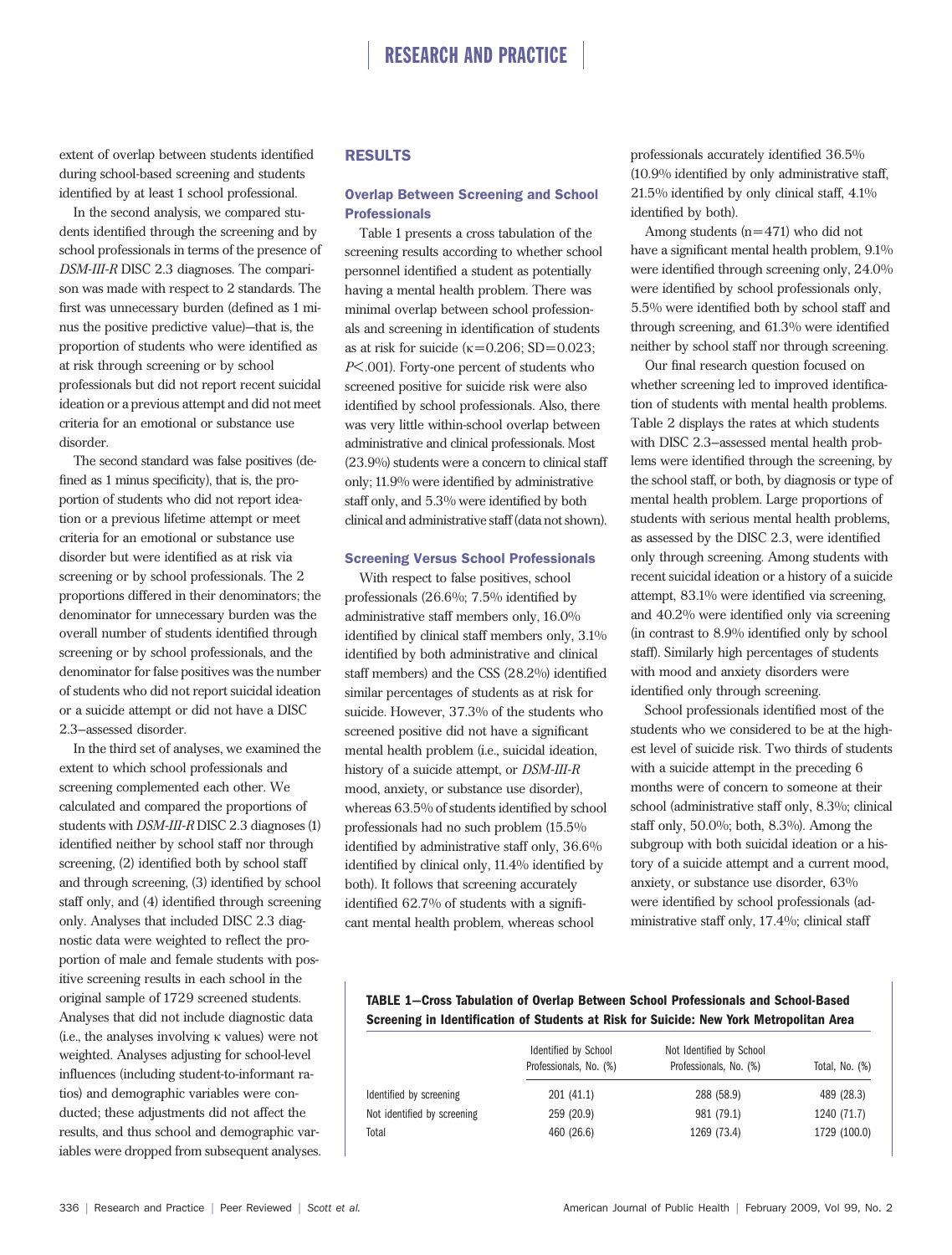# TABLE 2—Students at Risk for Suicide Identified by School Professionals and Through Screening, by Diagnosis or Type of Mental Health Problem: New York Metropolitan Area

| Diagnostic Status                                                                                                                                   | Not Identified, No. (%) | Identified Both by<br>School Professionals and | Identified by School<br>Through Screening, No. (%) Professionals Only, No. (%) Screening Only, No. (%) | <b>Identified Through</b> |
|-----------------------------------------------------------------------------------------------------------------------------------------------------|-------------------------|------------------------------------------------|--------------------------------------------------------------------------------------------------------|---------------------------|
| Any recent suicidal ideation (past 3 months) or history of suicide attempt ( $n = 184$ )                                                            | $5(8.0)*$               | 85 (42.9)*                                     | 5(8.9)                                                                                                 | 89 (40.2)*                |
| History of suicide attempt $(n = 79)$                                                                                                               | 3(6.1)                  | 39 $(46.9)*$                                   | 2(10.2)                                                                                                | $35(36.7)^*$              |
| Attempt in past 6 mo <sup>a</sup> ( $n = 19$ )                                                                                                      | 0(0.0)                  | 13 (66.7)                                      | 0(0)                                                                                                   | 6(33.3)                   |
| Suicidal ideation in past 6 mo without history of suicide attempt $(n = 105)$                                                                       | 2(9.5)                  | 46 (39.1)*                                     | 3(7.9)                                                                                                 | 54 (42.9)*                |
| Mood disorder <sup>b</sup> ( $n = 88$ )                                                                                                             | 5(13.6)                 | 48 (44.1)*                                     | 3(13.6)                                                                                                | 32 $(28.8)$ <sup>*</sup>  |
| Mood disorder only $(n = 34)$                                                                                                                       | 3(28.0)                 | 17 (36.0)                                      | 1(12.0)                                                                                                | 13 (28.0)                 |
| Anxiety disorder <sup>b</sup> ( $n = 97$ )                                                                                                          | 11 (18.6)               | 41 $(37.3)$ <sup>*</sup>                       | 6(8.5)                                                                                                 | $39(35.6)^*$              |
| Anxiety disorder only $(n = 44)$                                                                                                                    | 9(34.5)                 | 13 (20.7)                                      | 5(13.8)                                                                                                | 17(31.0)                  |
| Mood or anxiety disorder <sup>b</sup> without substance disorder ( $n = 116$ )                                                                      | 14 (22.7)               | 49 (36.0)*                                     | 7(9.3)                                                                                                 | 46 (32.0)*                |
| Substance use disorder <sup>b</sup> ( $n = 38$ )                                                                                                    | 2(18.5)                 | $26(48.1)$ *                                   | 2(3.8)                                                                                                 | 8(15.7)                   |
| Substance use disorder only <sup>a</sup> ( $n = 16$ )                                                                                               | 1(0.0)                  | 11 (71.4)                                      | 1(0)                                                                                                   | 3(14.3)                   |
| Any of above disorders <sup>b</sup> ( $n = 155$ )                                                                                                   | 16 (21.6)               | 75 (38.2)*                                     | 9(11.8)                                                                                                | 55 (28.4)*                |
| More than 1 disorder <sup>b</sup> ( $n = 60$ )                                                                                                      | $2(2.7)^*$              | 34(51.4)                                       | 2(13.5)                                                                                                | 22(32.4)                  |
| Suicidal ideation or history of suicide attempt in combination with current<br>mood, anxiety, or substance use disorder <sup>a,b</sup> ( $n = 85$ ) | 0(0.0)                  | 53 (63.0)                                      | 1(0)                                                                                                   | 31 (37.0)                 |
| Suicidal ideation or history of suicide attempt or current mood, anxiety, or<br>substance use disorder <sup>b</sup> ( $n = 254$ )                   | 21 (18.3)               | $107(34.9)^*$                                  | 13 (13.0)                                                                                              | $113(34.3)^*$             |
| None of the above $(n=385)$                                                                                                                         | $184(61.3)^*$           | $50(5.5)*$                                     | 67 (24.0)                                                                                              | $84(9.1)$ *               |

Note. All analyses involving the diagnostic interview were weighted to represent the original 1729 screened students. Statistical tests compared identification by school staff only with identification through screening only, identification both by school professionals and through screening, and identification neither by school professionals nor through screening. Unweighted frequencies are shown, with weighted percentages in parentheses.

<sup>a</sup>Not tested statistically because the reference group had zero cases.

<sup>b</sup>"Disorder" requires impairment.

 $*P \leq .001$ .

only, 37.0%; both, 8.7%). However, screening identified 100% of students in both of these high-risk subgroups. In the absence of screening, more than one third of high-risk students would have been missed.

Another way to assess overlap is to examine the sensitivity of the CSS conditional on absence of identification by a school professional. As noted, the CSS identified 100% of students at the highest risk for suicide. In the group of students with suicidal ideation or any history of suicidal behavior, the CSS identified 81.8% of those missed by school professionals. Almost 60% of students with internalizing disorders only who were missed by school professionals were identified through screening. Even in the case of problems identified by school professionals at comparatively high rates (e.g., substance use, at 44.4%), the CSS identified additional DISC 2.3–assessed students.

# Students Identified by School Professionals Only and Students Missed

Thirteen (13.0%) students with a significant mental health problem were identified by school professionals only. Ten percent of these students were identified by clinical staff only, 2.4% were identified by administrative staff only, and 0.6% were identified by both.

Twenty-one (18.3%) students with a significant mental health problem were missed both by school staff and through the screening process. Twenty-eight percent of the students missed had a mood disorder only, and 34.5% had an anxiety disorder only.

# **DISCUSSION**

The majority of students who screened positive on the CSS were not identified by school professionals. School-based screening improves

identification of students at the highest risk for suicide, and it also improves identification of students with lesser mental health problems (suicidal ideation, previous suicidal behavior, internalizing disorders). In fact, in the absence of screening, a large proportion of students with serious mental health problems would go undetected by school staff and mental health providers as well.

Most of the students at the highest risk for suicide (as assessed via the DISC 2.3) were identified by school professionals, as were the majority of those diagnosed with substance use disorders. In addition, 13% of students who had a significant mental health problem were identified as a mental health concern by school professionals but were not identified by the CSS. There was little overlap in the identification of students among administrative and clinical school professionals, which is not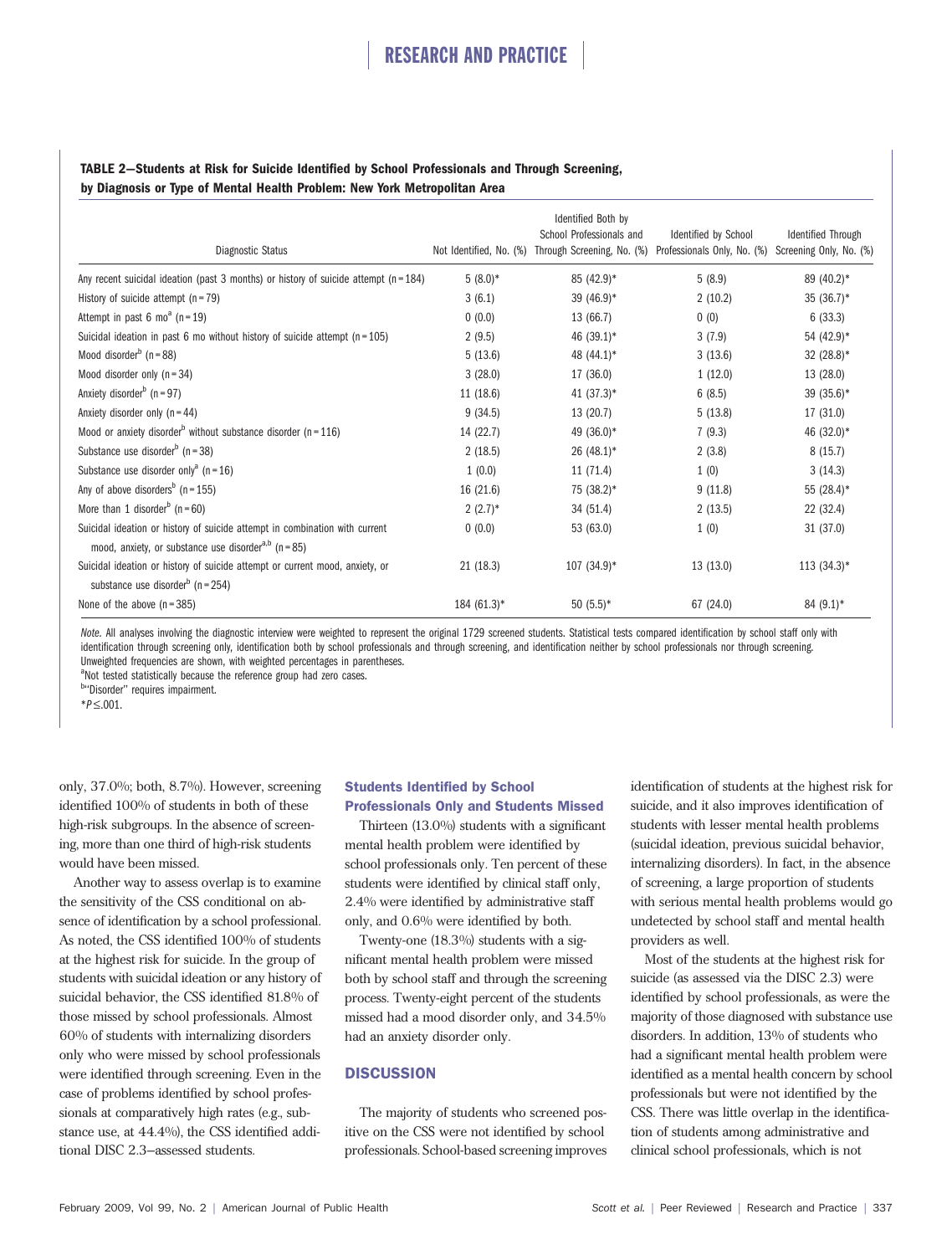# RESEARCH AND PRACTICE

surprising given that these professionals fulfill different functions in the school. Clinical staff identified about twice as many students as administrators, although administrators did identify some students with significant mental health problems who were otherwise not identified.

School professionals are likely to have the greatest level of awareness of the types of externalizing problems that disrupt classrooms.<sup>12</sup> These types of problems (e.g., aggression, disruptive conduct) are not assessed by the CSS, which may have been the reason that a small subset of disordered adolescents were identified only by school professionals.19–22 We emphasize that screening should be viewed as but one component of suicide prevention and that it does not reduce the need for school professionals to be actively engaged in identifying and helping at-risk students.

Screening has been criticized for identifying a large number of students without significant mental health problems (i.e., false positives).23,24 Screening and school professionals identified similar proportions of students as at risk; however, in comparison with school professionals, screening was associated with a lower false-positive rate and a higher positive predictive value in the identification of significant mental health problems. It should be noted that school professionals were asked to make a very broad assessment: their general concern with the emotional status of a particular student. By contrast, the CSS is specifically geared toward assessment of suicide risk. Furthermore, the false-positive rate among school professionals would probably have been lower if the criteria assessed had included conduct disorders or general social, familial, and academic problems.<sup>12</sup>

School professionals indicated that they planned to refer or had already referred 65% of students they were concerned about to an outside agency for services. However, few students completed the transition from identification to treatment. Only 40% of those identified by school staff as needing a referral reported having seen a mental health professional in the previous year and only 17% in the previous 3 months. Although there is a growing trend for schools to offer in-house mental health services,12,25 most still lack the resources to do so. Screening could become a key element in service coordination between schools, families, and community mental health service providers.

Finally, it must be acknowledged that almost 20% of students who reported a significant mental health problem were identified by neither school staff nor the CSS. There may be methodological reasons for this outcome. The DISC 2.3 asks about symptoms occurring in the preceding 6 months, whereas the CSS focuses on the preceding 3 months, and the question we posed to school professionals asked about whether they were currently concerned about students. These different time frames may have resulted in students reporting on a diagnosis that was transient and may have resolved itself by the time of the screening or completion of the school staff questionnaires.

In fact, given the possible 1-month time lag in administration and given that the questionnaire completed by school professionals focused on their immediate concerns with respect to students' mental health status, school professionals may have identified new incidents that were not present during the earlier screening and DISC 2.3 evaluation. Nevertheless, it is important to remember that screening is unlikely to identify all students who may need help and should be only 1 component of a school's mental health initiative.

## **Limitations**

Not all of the schools selected agreed to participate in the study, nor did all of the students within the participating schools. As a result, the possibility of systematic differences between participants and nonparticipants could compromise the generalizability of our findings. Also, the sensitivity of school professionals' identification of students with mental health problems would have been underestimated to the extent that principals were inaccurate in their assessments of the staff members at their school most likely to be aware of such problems. As noted earlier, however, principals had been in their position for an average of 7.4 years and thus were likely to have named the appropriate staff members.

Finally, the numbers of students with certain mental health problems (e.g., suicide attempts in the preceding 6 months [n=12] and substance abuse disorder only [n=8]) were small, resulting in some instances in zero-frequency cells and low power to detect differences

between groups. However, despite low frequencies of some mental health problems, significant differences between groups were found, suggesting a large effect size.

#### Public Health Implications

This study underlines the importance of screening for suicide risk and its associated mental health problems. Our results demonstrate that school-based screening is an efficient method of identifying not only students who are likely to be suicidal but also students who are depressed, anxious, or abusing substances. Our findings also clearly demonstrate that screening does not overlap with the work currently being done by school professionals.

#### About the Authors

At the time of the study, Michelle A. Scott, Mark Davies, Roger C. Hicks, J. Blake Turner, and David Shaffer were with the Department of Child Psychiatry, New York State Psychiatric Institute, Columbia University, New York, NY. Holly C. Wilcox is with the Division of Child and Adolescent Psychiatry, Johns Hopkins School of Medicine, Baltimore, MD. Irvin Sam Schonfeld is with the Department of Psychology, City College of the City University of New York, and the Department of Psychiatry, Columbia University, New York.

Requests for reprints should be sent to Michelle A. Scott, PhD, MSW, Department of Child Psychiatry, New York State Psychiatric Institute, Columbia University, 1051 Riverside Dr, Unit 78, New York, NY 10032 (e-mail: scottm@childpsych.columbia.edu).

This article was accepted May 20, 2008.

#### **Contributors**

M. A. Scott assisted in data collection, conducted the statistical analyses, led the interpretation of the data, wrote the first draft of the article, and edited the final version. H. C. Wilcox assisted in data collection, data interpretation, and the editing of the article. I.S. Schonfeld, M. Davies, and J. B. Turner consulted on the statistics and assisted in interpretation and editing of the article. R. C. Hicks assisted in data collection and in the editing of the article. D. Shaffer originated and supervised the study, assisted in guiding the analyses, and contributed to editing the final version of the article.

#### **Acknowledgments**

This study was supported by National Institute of Mental Health training grant MH16434 and by awards from the American Mental Health Foundation and the Carmel Hill Center at Columbia University.

#### Human Participant Protection

This study was approved by the institutional review board of the New York State Psychiatric Institute as well as the review boards of the New York City Board of Education and the Archdiocese of New York. Informed passive consent was obtained from parents, and active consent was obtained from students.